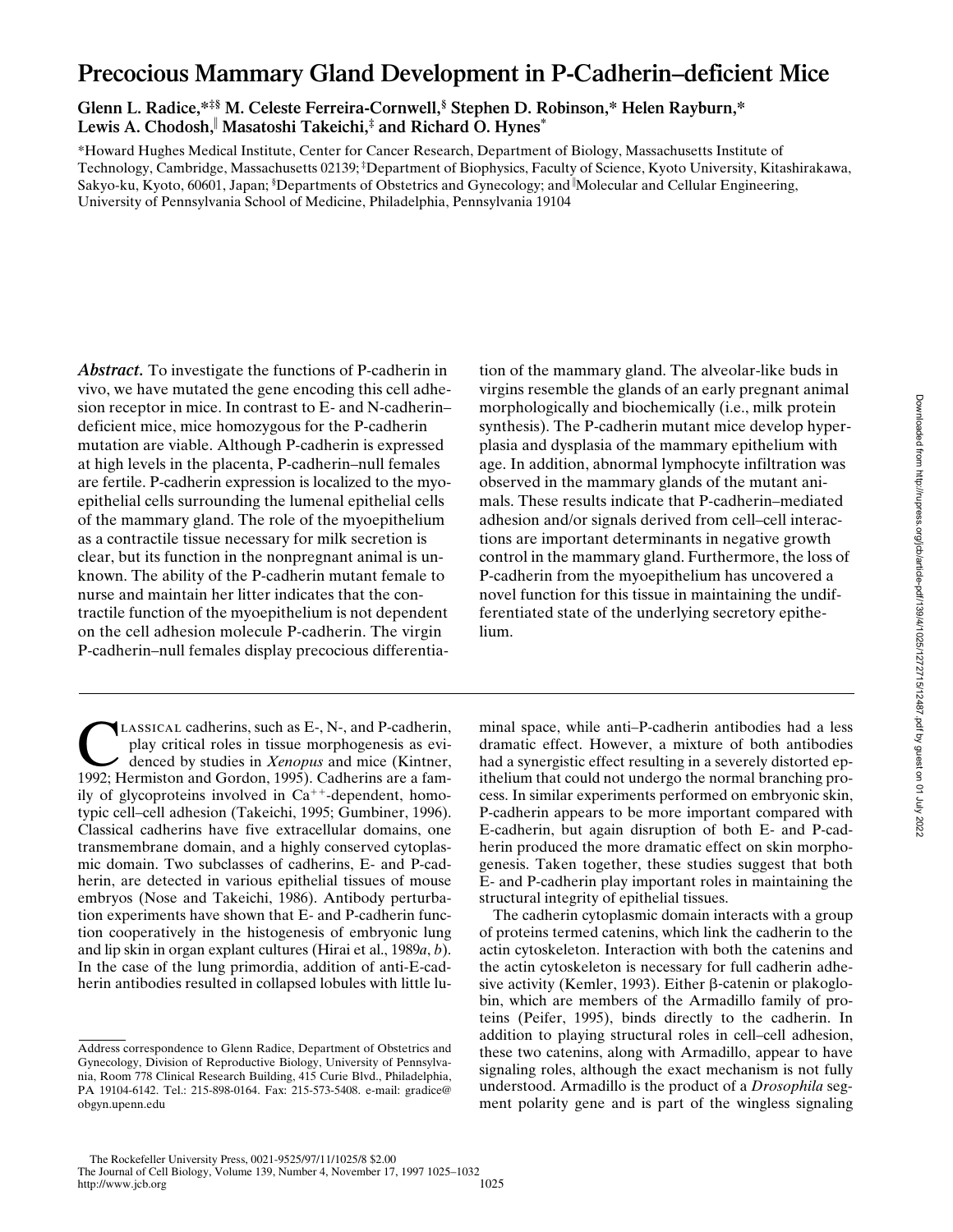pathway, downstream of Zeste-White 3 kinase (Peifer et al., 1994). β-catenin and plakoglobin have been implicated in formation of mesoderm and the anterior-posterior axis in the *Xenopus* embryo (Heasman et al., 1994; Funayama et al., 1995). Recently,  $\beta$ -catenin was shown to interact with the transcription factor, LEF-1, providing evidence that  $\beta$ -catenin can regulate gene expression (Behrens et al., 1996).  $\alpha$ -catenin, which shares homology with the cytoskeletonassociated protein vinculin, binds the cadherin indirectly through  $\beta$ -catenin or plakoglobin. Like vinculin,  $\alpha$ -catenin binds to both  $\alpha$ -actinin and actin (Knudsen et al., 1995; Rimm et al., 1995). Thus,  $\alpha$ -catenin serves to link the cadherin/catenin complex to the actin cytoskeleton.

Cell adhesion molecules, including the cadherins, are known to play important roles in mammary gland morphogenesis. The mammary gland develops postnatally under the proper hormonal stimuli during puberty and adolescence. The morphogenesis of the mammary ductal tree occurs when the end buds invade the surrounding fatty stroma until they reach the edge of the fat pad. The end buds of the mammary ducts represent the growth points for ductal morphogenesis. The end buds consist of basally located cap cells and lumenal epithelial cells (Williams and Daniel, 1983). The cap cells are loosely adhering epithelial cells that lack cytoplasmic polarity and a well organized cytoskeleton. During early pregnancy lateral buds differentiate from the ducts and during the second half of pregnancy these alveoli develop into fully differentiated secretory lobules. These morphogenetic events are accompanied by cellular differentiation leading to development of secretory epithelial cells which are capable of synthesizing and secreting milk proteins.

The mammary duct consists of two main cell types, the lumenal epithelial cells and a surrounding monolayer of myoepithelial cells with a closely apposed basement membrane. The myoepithelial cells are thought to differentiate from the cap cells extending their cell processes laterally along the duct. In the pregnant animal, the myoepithelium is present all along the duct and in the alveoli, where myoepithelial cells are basket shaped resulting in space between the cells allowing direct contact between the alveolar epithelial cells and the basal lamina. In contrast with other tissues, the expression pattern of E- and P-cadherin in the mammary gland is very distinct. In the mouse, cap cells and myoepithelial cells express P-cadherin while the lumenal epithelial cells express E-cadherin (Daniel et al., 1995). Function-blocking antibodies were used in situ to examine the role of E- and P-cadherin in maintaining the tissue integrity of the end bud (Daniel et al., 1995). Antibody to E-cadherin induced disruption of the epithelium resulting in freely floating epithelial cells in the lumen. In contrast, antibody to P-cadherin had no effect on the lumenal layer but partially disrupted the basally located cap cell layer. These data show that E- and P-cadherin are important for maintaining the integrity of the different cell layers of the mammary duct.

The cell–cell and cell–matrix interactions of myoepithelial cells may play an important role in maintaining the structural integrity of the mammary duct. Myoepithelial cells are specialized contractile cells, whose ultrastructure is reminiscent of smooth muscle cells (Deugnier et al., 1995). They express smooth muscle contractile and cytoskeletal proteins such as  $\alpha$ -smooth muscle actin (Radnor, 1972). However, they are true epithelial cells since cytokeratin is the major component of the intermediate filament system, they form desmosomes, hemidesmosomes, and adherens junctions, and are permanently separated from the connective tissue by the underlying basement membrane (Franke et al., 1980; Sonnenberg et al., 1986; Rasbridge et al., 1993).

Recent experiments suggest that myoepithelial cells may have an important role in branching morphogenesis in the mammary gland (Niranjan et al., 1995). Hepatocyte growth factor/scatter factor  $(HGF/SF)^1$  is produced by the fibroblasts in the breast. The lumenal epithelium and myoepithelium respond differently to HGF/SF; which acts as a mitogen for the lumenal cells while it behaves like a morphogenic factor for the myoepithelial cells. Human myoepithelial cells exposed to HGF/SF form extended branching tubules while lumenal epithelial cells did not show any morphological changes (Niranjan et al., 1995). Furthermore, overexpression of HGF/SF in the mammary gland of transgenic mice leads to precocious alveolar differentiation (Takayama et al., 1997). These data suggest that myoepithelial cells may play an important role in branching morphogenesis in the mammary gland.

To understand the role of the P-cadherin adhesion receptor in mouse development, we mutated the P-cadherin gene in embryonic stem (ES) cells and introduced the mutation into the mouse germ line (Capecchi, 1989). In contrast to E- and N-cadherin knockout mice, the P-cadherin–deficient mice are viable and fertile. However, the P-cadherin–null females exhibit precocious differentiation of the mammary gland and display mammary hyperplasia later in life. The P-cadherin–deficient mice provide us with a valuable model to determine the role of P-cadherin in cell proliferation and differentiation in the mammary gland.

## *Materials and Methods*

### *Derivation of Mutant Mice*

The genomic structure of the mouse P-cadherin gene was reported previously (Hatta et al., 1991). An EcoRI-EcoRI DNA fragment (8.5 kb) was isolated from lambda clone, PG21, and subcloned into Bluescript KS (Stratagene, La Jolla, CA). The neo expression cassette, pMC1neo (Thomas and Capecchi, 1987), was digested with XhoI-SalI, and subcloned into a unique XhoI site in exon 11. The BamHI-BamHI DNA fragment was subcloned into a plasmid containing the pMC1-HSVTK cassette (Mansour et al., 1988). The construct was linearized with NotI and electroporated into D3 ES cells (Doetschman et al., 1985), and colonies were selected with G418 and gancyclovir (a gift from Syntex Corp.) as described (George et al., 1993). Homologous recombination events were screened by Southern blot analysis (Sambrook et al., 1989). An EcoRI-BamHI genomic DNA fragment (0.7 kb) located immediately 5' to the short arm of the targeting vector was used as a probe. The targeted ES clones were injected into blastocysts from C57Bl/6J mice (Bradley, 1987). The mice were genotyped by Southern blot analysis or PCR. One pair of primers corresponding to the intron/exon borders of exon 11 were used in the PCR reactions to amplify the wild-type and mutant alleles: P11F, 5'-TCCTTTCC-AGCTACACCAT-3' and P11R, 5'-AAGCTCTCACCACTGTCTGTG-3'. Unpurified tail DNA was used for the PCR reactions (Hanley and Merlie, 1991). Temperature cycling conditions for the Perkin Elmer 480 PCR machine were 94°C for 1 min;  $65^{\circ}$ C for 2 min; and 72°C for 3 min for 40 cycles. PCR products were resolved on a 1.6% agarose gel.

<sup>1.</sup> *Abbreviations used in this paper*: APC, adenomatous polyposis coli; ECM, extracellular matrix; ES, embryonic stem; HGF/SF, hepatocyte growth factor/scatter factor; HSV, Herpes simplex virus; PCD-1, P-cadherin antibody.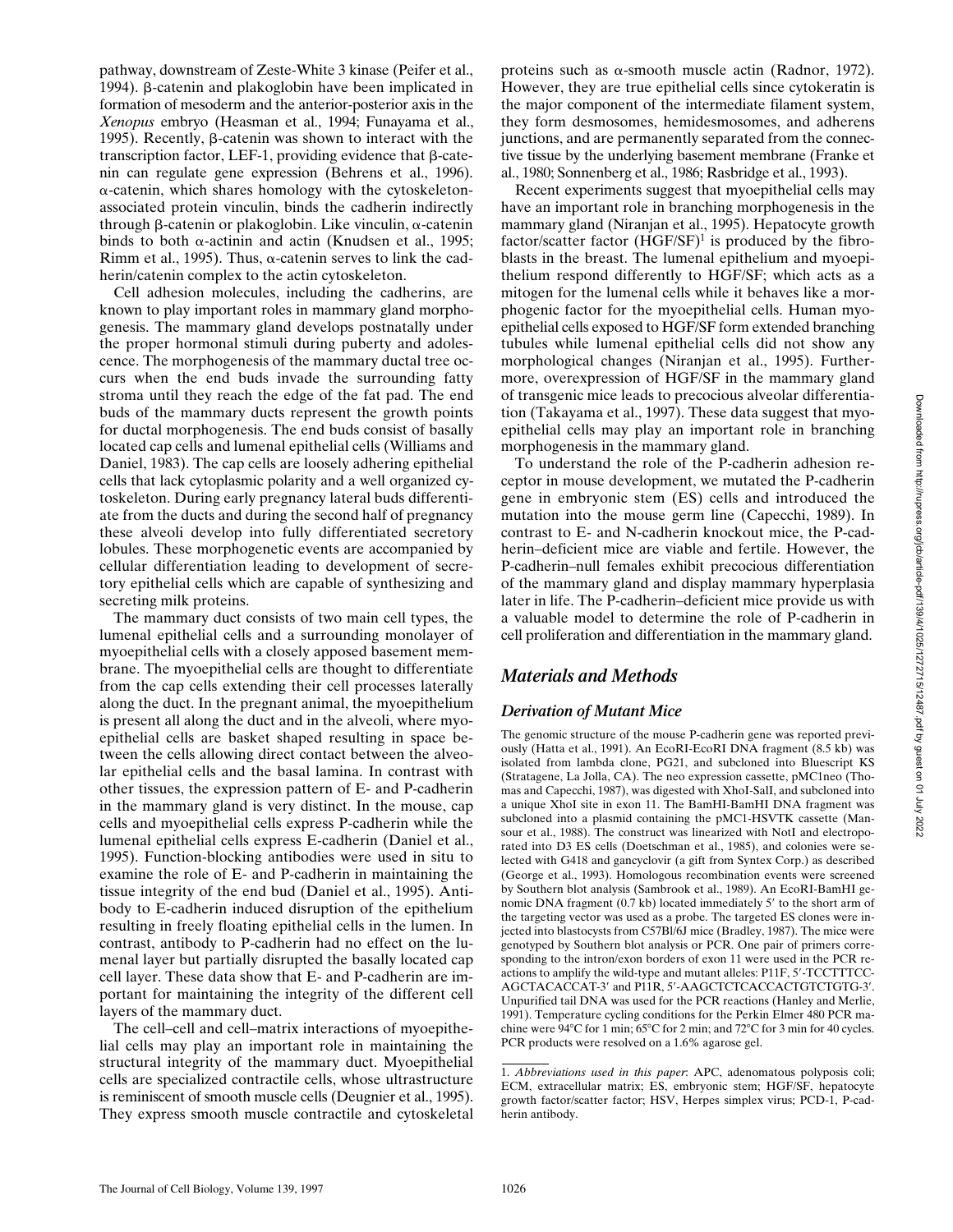#### *Western Immunoblotting*

Decidual tissue from wild-type, heterozygous, and homozygous conceptuses was isolated on day 8 of gestation. The protein lysates were subjected to SDS-PAGE (Laemmli, 1970), and the resolved proteins were transferred electrophoretically to nitrocellulose. The blot was reacted with antibodies to P-cadherin (PCD-1; Nose and Takeichi, 1986) and protein bands were visualized using the ECL (Amersham Corp., Arlington Heights, IL) detection system.

#### *Morphological and Histological Analysis*

The thoracic no. 3 and/or inguinal no. 4 mammary glands were examined. Whole mount staining of the glands was performed as previously described (Williams and Daniel, 1983). The mammary glands were fixed overnight in Tellyesniczky's fixative (5% formalin, 5% acetic acid, 70% EtOH). The fixed glands were defatted in acetone, stained with: hematoxylin (0.65g FeCl<sub>3</sub>, 67.5 ml H<sub>2</sub>O, 8.7 ml stock hematoxylin [10% in 95% ethanol], and 1,000 ml 95% ethanol, adjust pH 1.25 with concentrated HCl), and then rinsed in tap water, dehydrated in increasing concentrations of ethanol to xylene, and photographed with a dissecting microscope.

For histology, mammary glands were fixed in 10% formalin, processed for paraffin sectioning, and stained with hematoxylin and eosin.

#### *Immunohistochemistry*

Immunostaining for P- and E-cadherin, a-smooth muscle actin, and caseins was performed on frozen sections of mammary tissue as described previously (Daniel et al., 1995). Tissue was embedded in Tissue-Tek OCT compound (Miles Diagnostic Division, Elkhart, IN) and frozen in an isopentane/dry ice bath. 8-µm sections were cut with a Zeiss cryotome, placed on Superfrost Plus slides (Fisher Scientific, Pittsburgh, PA), postfixed in 1:1 acetone/methanol at  $-20^{\circ}$ C for 10 min, air dried, and stored at  $-20^{\circ}$ C. Antibodies were diluted in 5% skim milk/PBS except for casein antibody (1% goat serum/PBS) as follows: rat monoclonal PCD-1 (1:200), rat monoclonal ECCD-2 (1:500; Shirayoshi et al., 1986), mouse monoclonal a-smooth muscle actin (clone 1A4, 1:400; Sigma Chemical Co., St. Louis, MO), and rabbit polyclonal casein (1:1,000; a gift from Charles Daniel, University of California, Santa Cruz). The samples were incubated overnight with primary antibodies except casein antibody (1 h), washed with PBS, incubated with species specific biotinylated secondary antibodies (Amersham), washed with PBS, and processed with Vectastain ABC reagents (Vector Labs, Burlingame, CA), regular or elite, and washed with PBS. The casein antibody washes contained 1% goat serum. The peroxidase substrate was applied, sections were lightly counterstained with hematoxylin, dehydrated, and coverslipped. The samples were photographed with a Nikon Optiphot microscope.

### *Results*

#### *Generation of P-Cadherin–deficient Mice*

To construct a targeting vector for the P-cadherin gene (Fig. 1 *A*), a neomycin phosphotransferase (neo) expression cassette (pMC1neo; Thomas and Capecchi, 1987) was inserted into a unique XhoI site in exon 11 (Nose et al., 1987; Hatta et al., 1991). This disrupts the open reading frame of the P-cadherin gene in the extracellular domain of the protein. The neo cassette, containing a polyadenylation signal, was placed in the same transcriptional orientation as the P-cadherin gene thus serving to truncate any P-cadherin/neo fusion transcript. The vector includes 2.5 kb of genomic sequences  $5'$  of the neo gene,  $5$  kb on the  $3'$ side, and a flanking Herpes simplex virus (HSV) thymidine kinase expression cassette (pMC1-tk; Mansour et al., 1988). A similar construct was used successfully to inactivate the N-cadherin gene in mice (Radice et al., 1997).

The linearized targeting vector was electroporated into D3 ES cells (Doetschman et al., 1985), and the electroporated cells were subjected to positive/negative selection (Mansour et al., 1988) using G418 and gancyclovir. One of



*Figure 1.* Targeted disruption of the P-cadherin gene. (*A*) Schematic representation of the expected gene replacement at the P-cadherin locus. Exons are represented as closed boxes. The MC1-neomycin resistance cassette and MC1-thymidine kinase cassette are designated Neo and HSVtk, respectively; arrows indicate the orientation of the genes. The flanking probe used for screening ES cell clones and genotyping mice is shown (*Probe*). Restriction endonuclease sites are abbreviated as follows: *E*, EcoRI; *S*, SphI; *Sa*, SacI. The PCR primers, P11F and P11R, used for genotyping are shown. (*B*) Southern blot analysis of a targeted ES cell clone. The wild-type (*WT*) and knockout (*KO*) genomic fragments are indicated. (*C*) PCR blot analysis of P-cadherin intercross progeny indicating the genotypes. The wild-type, 0.17 kb, and mutant, 1.2 kb, PCR products are shown. (*D*) Western analysis of placental lysates from P-cadherin intercross progeny. The arrowhead indicates the 118-kD P-cadherin protein recognized by the mAb PCD-1. No P-cadherin protein was detected in the homozygous mice. *kb*, kilobases; *m*, markers.

86 double-resistant ES cell clones (P78) underwent homologous recombination at the P-cadherin locus as determined by Southern blot analysis (Fig. 1 *B*). Hybridization with a neo probe failed to detect any additional sites of integration (data not shown). The targeted clone was injected into host C57BL/6 blastocysts, and the blastocysts were transferred to the uteri of pseudopregnant females. Germline transmission of the mutant allele was achieved with the targeted ES clone. The heterozygous mice did not display any obvious abnormalities in comparison with their wild-type littermates.

#### *P-Cadherin Mutant Mice Are Viable and Fertile*

To examine whether animals homozygous for the P-cadherin mutation were viable, heterozygous animals were intercrossed and genotypes of the progeny were determined by Southern blot or by PCR analysis. Mice homozygous for the P-cadherin mutation were detected among the intercross progeny (Fig. 1 *C*). The genotypes of the progeny showed a good fit to Mendelian distribution  $(107 +/+)$ :  $211 - (+:114 -/-)$ . Homozygous P-cadherin–deficient mice did not show any overt developmental abnormalities and were indistinguishable from their heterozygous or wildtype littermates on the basis of size, activity, or fertility. To determine whether wild-type P-cadherin protein was present in homozygous mice, we examined the uterine de-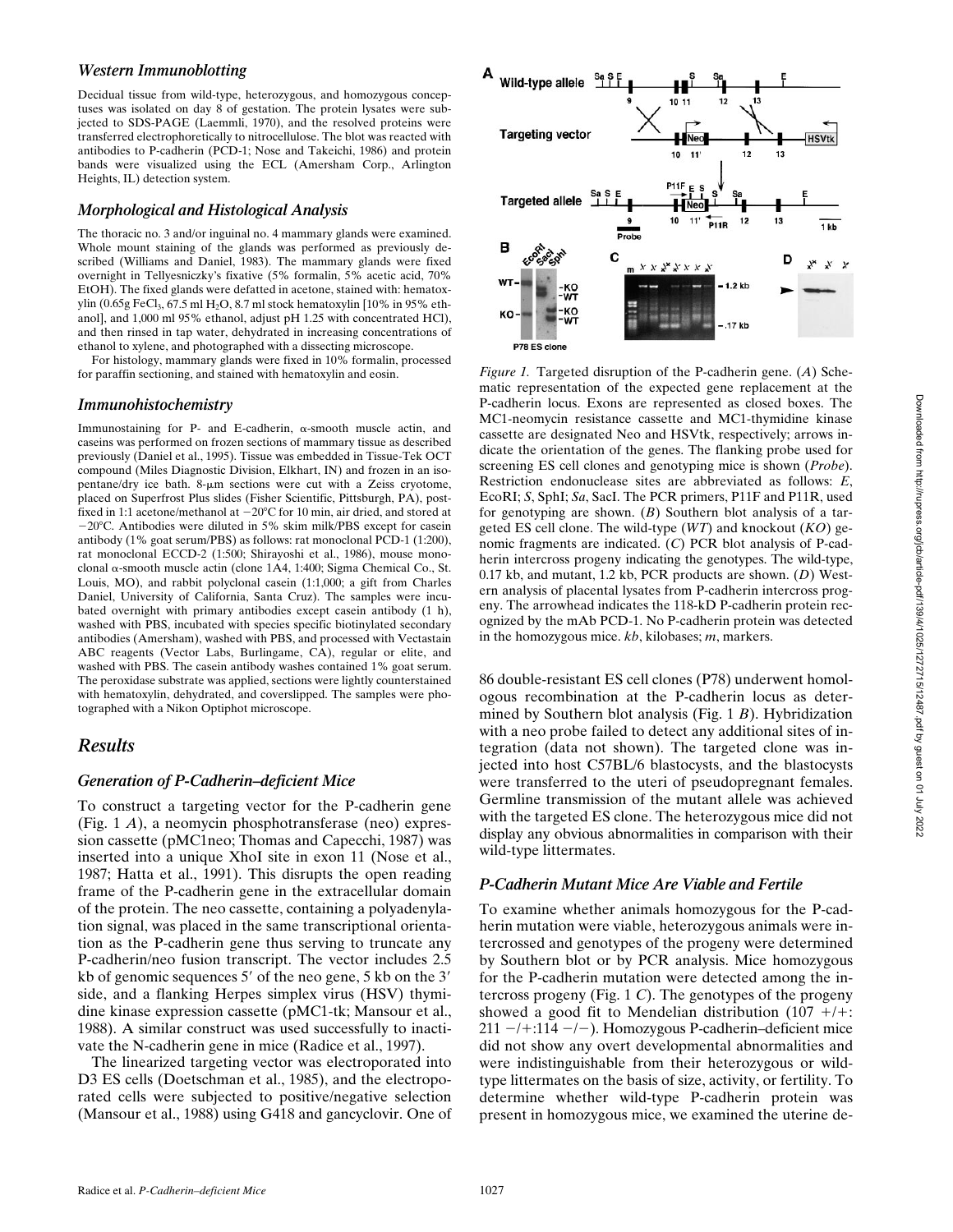

*Figure 2.* Cadherin expression in wild-type and mutant mammary ducts. Mammary gland sections of wild-type (*A–C*) and mutant (*D– F*) animals were immunostained for P-cadherin (*A* and *D*), smooth muscle actin (*B* and *E*), and E-cadherin (*C* and *F*). P-cadherin is present in the myoepithelial cells surrounding the lumenal epithelial cells in the wild-type duct (*A*) and absent in the mutant duct (*D*). A diffuse nonspecific background staining was observed in the mutant (*D*), but the characteristic dark linear staining of the myoepithelial cells  $(A)$  was absent in the mutant. Myoepithelial cells are present in both the wild-type  $(B)$  and mutant  $(E)$  as shown by the smooth muscle actin staining. E-cadherin expression appears similar in wild-type (*C*) and mutant (*F*) ducts. The arrowheads indicate lumenal epithelial cells and arrows indicate myoepithelial cells. Original magnification 125×.

cidua of pregnant mice since P-cadherin protein is very abundant in this maternal tissue. The decidual tissue without the embryo and extraembryonic membranes was isolated from day 8 conceptuses of wild-type, heterozygous, and homozygous mice. Western blot analysis of decidual lysates was performed using monoclonal antibody, PCD-1, which recognizes the amino terminus of the protein (Nose et al., 1990). No full-length or truncated P-cadherin protein was detected in the mutant, while a reduced amount of P-cadherin protein was present in the heterozygote (Fig. 1 *D*). In addition, a pan-cadherin polyclonal antibody (Takeichi et al., 1990) which recognizes the conserved cytoplasmic domain of classical cadherins did not detect P-cadherin in the mutant decidual tissue (data not shown).

To determine if loss of P-cadherin affected litter size, hybrid 129Sv/C57BL mutant males and females were mated. The P-cadherin–null females had litter sizes (average 8.8, 114 pups/13 litters) comparable to their wild-type littermates. The ability of the P-cadherin mutant females to



*Figure 3.* Structure of normal and mutant mammary glands in virgin female mice. Whole-gland stain of (*A*) wild-type and (*B*) mutant mammary gland from 10-wk-old virgin animals. P-cadherin–deficient virgin females display precocious alveolar differentiation. Original magnification  $10\times$ .

nurse and maintain a normal size litter indicates that the contractile function of the myoepithelium is not dependent on the cell adhesion molecule P-cadherin.

#### *Loss of P-Cadherin from Myoepithelial Cells Leads to Alveolar Differentiation in Virgin Females*

To examine cadherin expression in the mutant mammary duct, immunohistochemistry was performed on sections of mammary tissue. P-cadherin was localized to the myoepithelial cells surrounding the lumenal epithelial cells in the wild-type, but absent from the mutant duct (Fig. 2, *A* and *D*). The presence of myoepithelium in the mutant duct was confirmed by smooth muscle actin staining (Fig. 2, *B* and *E*), a marker for myoepithelial cells (Radnor, 1972). E-cadherin expression was similar in wild-type and mutant ducts (Fig. 2, *C* and *F*), thus demonstrating that E-cadherin expression was not affected by mutating the closely linked P-cadherin gene (Hatta et al., 1991).

During puberty the end buds of the mammary ductal tree actively penetrate the surrounding adipose stroma, P-cadherin has been shown to be expressed in the cap cells of the terminal end bud (Daniel et al., 1995). No difference in the extent of branching morphogenesis was observed in the mammary glands of mutant mice compared with their wildtype littermates at 5 wk of age, before puberty is complete (data not shown). However, we observed an unexpected phenotype when mammary glands from postpubescent virgin females (10 wk old) were examined by whole-mount staining. Wild-type animals had normal ductal morphogenesis, while the mutant animals displayed precocious alveolar differentiation resembling an early pregnant gland (Fig. 3, *A* and *B*). The mammary glands from mutant male mice appeared normal; no alveolar differentiation was ob-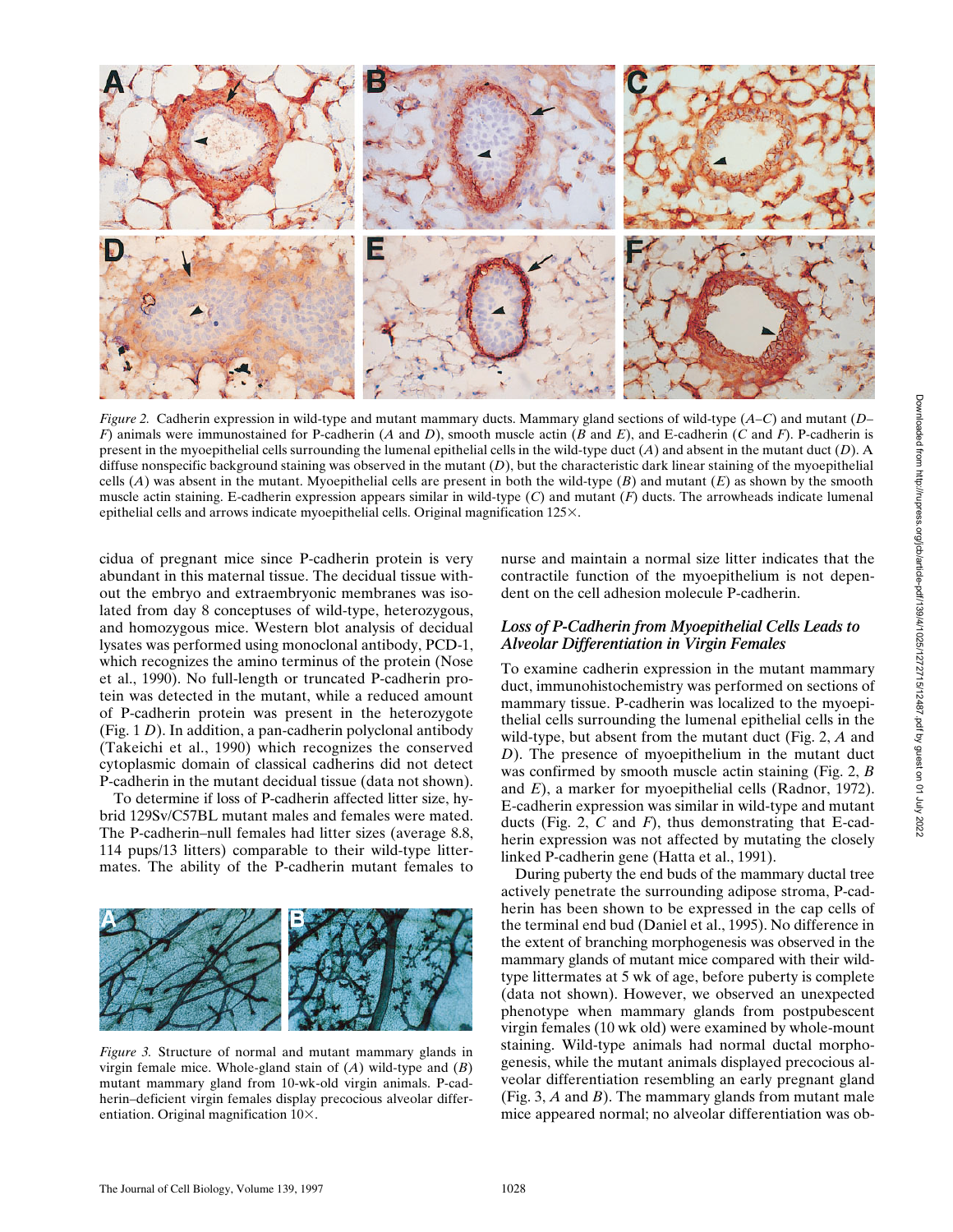

*Figure 4.* Expression of milk protein in P-cadherin–null virgin mice. Mammary gland sections of wild-type virgin (*A*) , mutant virgin (*B*), and wild-type pregnant day 14 (*C*) animals were immunostained with a polyclonal antibody against caseins. The P-cadherin–deficient virgin mammary gland express casein(s) similarly to a pregnant animal. The wild-type virgin gland was counterstained to distinguish the ducts. Original magnification  $62\times$ .

served (data not shown). To determine whether the mutant mammary glands exhibited biochemical changes associated with differentiation, milk protein production was examined using a polyclonal antibody against caseins. The wild-type virgin animal did not express casein(s) while the mutant expressed casein(s) at levels similar to a pregnant animal (Fig. 4, *A–C*). These data indicate that loss of P-cadherin leads to precocious alveolar differentiation which is morphologically and biochemically similar to an early pregnant wild-type gland.

#### *A Mutation in the P-Cadherin Gene Predisposes Mice to Focal Mammary Hyperplasia and Dysplasia*

As demonstrated in various animal models of mammary tumorigenesis, precocious alveolar differentiation is often associated with neoplastic lesions, an initial step in tumor development (Cardiff and Muller, 1993). Therefore, the P-cadherin mutant mice and their heterozygous and wildtype littermates were maintained until 2 yr of age. No pal-

pable tumors were observed in the aged P-cadherin mutant animals. However, upon histological examination of the mammary glands, focal alveolar hyperplasia and ductal dysplasia were observed in the mutants. Comparison of a 20-mo-old wild-type and mutant virgin female gland reveals the extent of alveolar hyperplasia observed in the mutants (Fig. 5, *A* and *B*). The clusters of alveoli are shown at higher magnification (Fig. 5 *C*). A 24-mo-old virgin mutant animal displays ductal dysplasia and stromal/fibroblastic hyperplasia (Fig. 5 *D*). Secretory vacuoles were observed in the alveoli of a 20-mo-old virgin animal consistent with a differentiated hyperplastic phenotype (Fig. 5 *E*). In addition, extensive periductal lymphocyte infiltration was observed in the interstitial space of the mutant glands (Fig. 5 *F*). Furthermore, several multiparous mutant females (15 mo old) exhibited extensive mammary hyperplasia and dysplasia, however, palpable mammary tumors were not observed (data not shown). It should be noted that P-cadherin is not expressed in the epithelium which becomes hyperplastic, but confined to the surrounding myoepithe-



*Figure 5.* P-cadherin mutant mice develop focal hyperplasia and dysplasia with age. Histology of virgin mammary tissue from wild-type (*A*) and mutant (*B–F*) animals, 19–24 mo of age. The mutant mice (*B*) exhibit extensive alveolar differentiation compared with their control littermates (*A*). Higher magnification of the alveoli (*C*). P-cadherin mutant animals develop fibroblastic (*D*) and secretory hyperplasia (*E*) and exhibit extensive lymphocyte infiltration (*F*). The lymphocytes are concentrated around the ducts (*arrowhead*). A portion of the lymph node is shown (*arrow*). Original magnifications: (*A* and *B*) 12.5 $\times$ ; (*C–F*) 31 $\times$ .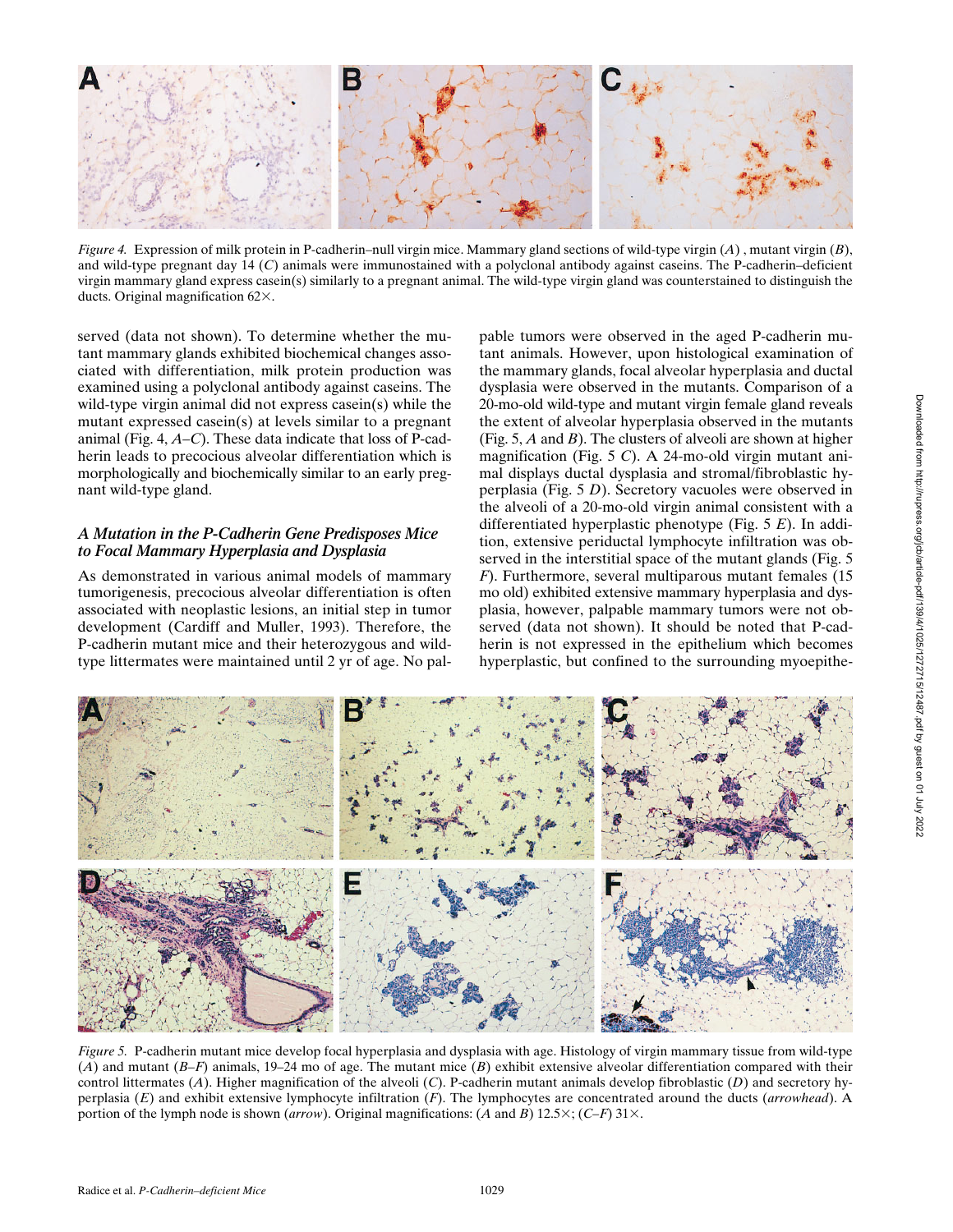

*Figure 6.* Possible models for regulation of mammary gland differentiation by P-cadherin. (*A*) The indirect regulation model is based on a cell adhesion defect. For example, inductive signals from the surrounding ECM (basal lamina) and/or stroma may more easily permeate a less cohesive myoepithelium leading to differentiation of the epithelium. (*B*) The direct regulation model is based on a P-cadherin–mediated cell signaling defect. For example, loss of P-cadherin may cause the myoepithelium to relay a positive signal(s), or alternatively, it may relieve an inhibitory signal(s) resulting in differentiation of the lumenal epithelium. The cell adhesion and cell signaling models are not mutually exclusive.

lium which appears normal in the mutant animals. In conclusion, mutation of the P-cadherin gene predisposes animals to focal hyperplasia and dysplasia as well as leading to an increase in lymphoid cells in the mammary gland.

### *Discussion*

Gene inactivation of the classical cadherins, E- and N-cadherin, results in embryonic lethality at the pre- and postimplantation stage, respectively (Larue et al., 1994; Riethmacher et al., 1995; Radice et al., 1997). Here we report the mutation of a third classical cadherin, P-cadherin, that is compatible with normal embryonic development. Although P-cadherin is expressed at high levels in placenta and testis, P-cadherin–null females and males are both fertile. E- and P-cadherin are often coexpressed in embryonic and adult tissues, for example, both cadherins are present in the notochord and basal layer of the epidermis. In these tissues, E-cadherin may functionally substitute for P-cadherin in the mutant animals thus explaining their viability. However, recently, a distinct pattern of expression of E- and P-cadherin was reported for the mouse mammary gland (Daniel et al., 1995). The mammary duct consists of two main cell types, the lumenal epithelial cells and an outer monolayer of myoepithelial cells with a closely apposed basement membrane. E-cadherin expression is restricted to the lumenal epithelial cells, while P-cadherin is expressed in the surrounding myoepithelial cells. We observed an unexpected phenotype in the mammary glands of the mutant animals. Loss of P-cadherin resulted in cell proliferation and differentiation of the mammary epithelium in virgin female animals.

Ductal morphogenesis in the mammary gland occurs during puberty when the end buds of the ducts invade the surrounding fatty stroma until they reach the edge of the fat pad. The cells surrounding the end buds, called cap cells, are thought to play an important role in ductal growth and branching morphogenesis. P-cadherin is expressed by the cap cells and function-blocking antibodies can disrupt the cellular integrity of the end bud (Daniel et al., 1995). However, ductal morphogenesis appears normal in the mutant mice, indicating that P-cadherin is not required by the cap cells for invasion of the surrounding fat pad. There are presumably other cell adhesion molecules expressed by the cap cells which can functionally substitute for P-cadherin in the mutant mammary glands. Normally, the mammary gland does not differentiate fully until the onset of pregnancy when lateral buds develop as side branches of the mammary tree. The alveoli develop further during the second half of pregnancy into fully differentiated secretory lobules capable of synthesizing and secreting milk proteins. The P-cadherin–deficient females display precocious differentiation of the mammary epithelium similar to an early pregnant animal. Furthermore, the mutant virgin glands synthesize milk protein (i.e., casein) indicative of a differentiated mammary epithelium.

How might loss of P-cadherin cause the mammary gland phenotype? The possibility that P-cadherin is normally downregulated during early pregnancy leading to alveolar differentiation is intriguing. However, Northern blot analysis did not detect any change in P-cadherin expression between virgin and early, mid, or late pregnant mammary glands (D'Cruz, C.M., G.L. Radice, and L.A. Chodosh, unpublished data). The fact that the P-cadherin–null females lactate and nurse their pups implies that the myoepithelium can still perform its function as a contractile tissue, however, subtle defects in cell adhesion may be possible. While there is considerable evidence for inductive signals from the stroma and extracellular matrix (ECM) affecting the differentiation of the lumenal epithelium (Roskelley et al., 1995), there is very little information about the role of the myoepithelium in this process, even though it separates the stroma and basal lamina from the lumenal epithelial cells. The myoepithelium is situated in a unique position to regulate signals from the surrounding ECM and stroma to the underlying epithelium, the indirect regulation model (Fig. 6 *A*). The myoepithelium consists of a monolayer of cells that probably does not represent a physical barrier per se, but it may act as a filter to transmit specific signals to the underlying epithelium. P-cadherin–mediated adhesion may be important for the assembly of other junctional complexes. A cell adhesion defect may perturb intercellular communication (i.e., gap junction assembly) in the myoepithelium leading to altered growth signals. The loss of P-cadherin may affect the function of other cell adhesion molecules, for example, integrinmediated ECM interactions may be compromised leading to changes in cell morphology of the myoepithelial cells.

In *Drosophila*, *armadillo*, the β-catenin homologue, is a segment polarity gene acting in the wingless signaling pathway. As in vertebrates, it also interacts with cadherins and is localized to adherens junctions. In *Drosophila*, the functions of armadillo in adherens junctions and wingless signaling are competitive. The segment polarity defect of a weak *armadillo* allele can be partially rescued by making the flies heterozygous for DE-cadherin (Cox et al., 1996).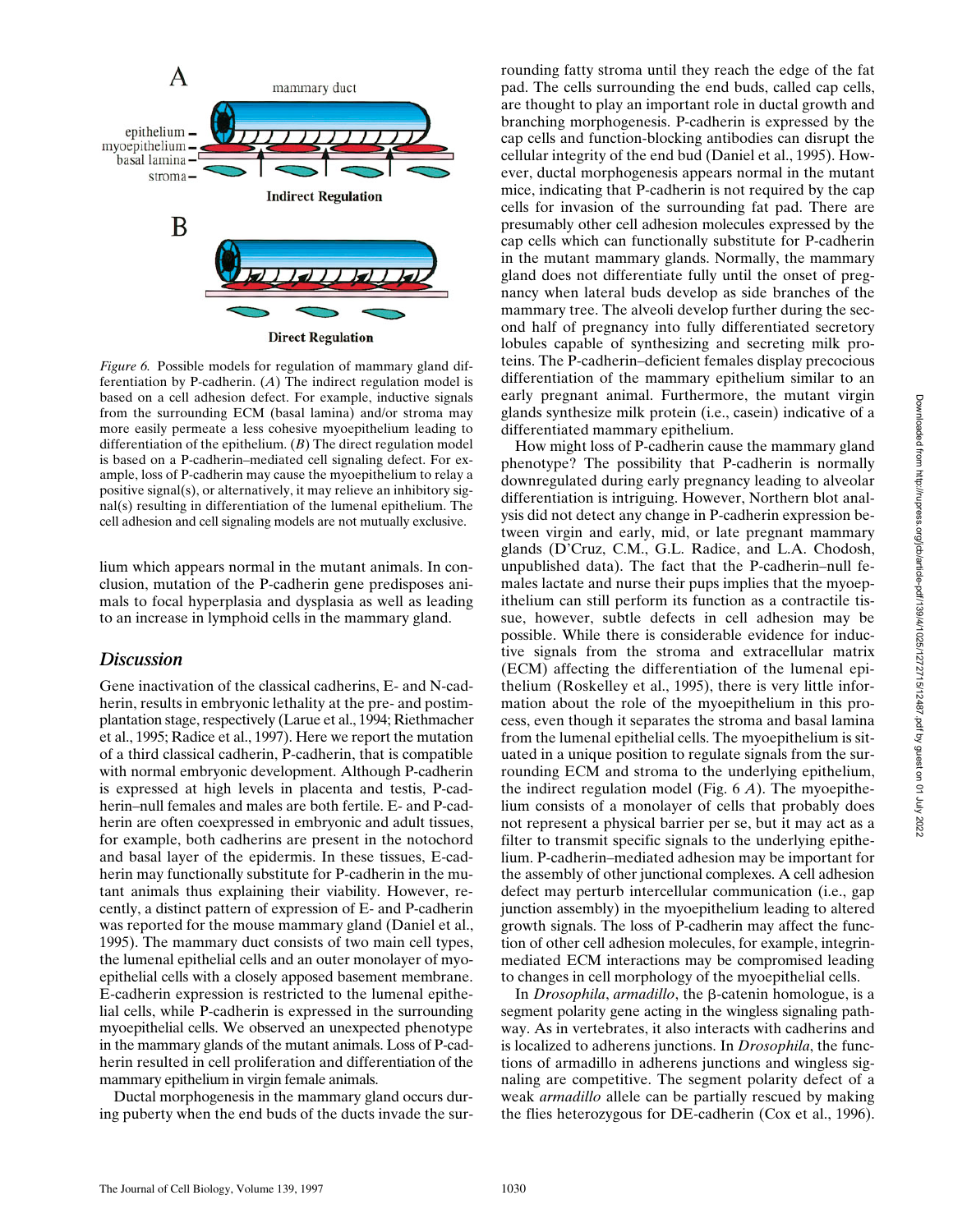The suppression of the armadillo mutation is thought to occur because there is a reduction in the amount of DEcadherin thus freeing up some of the wild-type maternal store of armadillo protein, allowing it to function in the wingless pathway. Similar competitive interactions have been seen in *Xenopus*, where increases in cadherin levels can block action of  $\beta$ -catenin in Wnt signaling as monitored by inhibition of axis duplication (Fagotto et al., 1996). In both these cases, there appears to be a competition between the  $\beta$ -catenin bound to the cytoplasmic tail of cadherin and the free cytoplasmic  $\beta$ -catenin involved in the wingless/Wnt signaling pathway.

The cadherin/catenin adhesion complex and the Wnt signaling pathway share a common component,  $\beta$ -catenin. Data from transgenic and mutant mice suggest that the P-cadherin–null phenotype may be due to activation of the Wnt signaling pathway. Transgenic mice that overexpress Wnt-1 in the mammary gland develop extensive alveolar hyperplasia and adenocarcinomas (Tsukamoto et al., 1988). In addition, mutation of another member of the Wnt signaling pathway, Adenomatous polyposis coli (APC), predisposes mice to focal alveolar hyperplasia and carcinomas (Moser et al., 1993). APC is a negative regulator of the intracellular  $\beta$ -catenin pool, hence when APC is active the cytoplasmic pool of  $\beta$ -catenin is very low. When the Wnt pathway is activated, APC is turned off, and  $\beta$ -catenin accumulates in the cytoplasm.  $\beta$ -catenin can then interact with the DNA binding proteins of the T cell factor-lymphoid enhancer factor (Tcf-Lef) family to activate transcription of target genes (Behrens et al., 1996). The loss of P-cadherin may increase the available cytoplasmic  $\beta$ -catenin thus activating the Wnt signaling pathway resulting in transcription of growth factor genes whose gene products induce differentiation of the neighboring epithelial cells, the direct regulation model (Fig. 6 *B*). This scenario assumes that APC cannot efficiently inactivate the excess  $\beta$ -catenin present in the P-cadherin–deficient mammary gland.

Ectopic or overexpression of several proteins including Wnt1 (Tsukamoto et al., 1988), growth hormone (Bchini et al., 1991), HGF/SF (Takayama et al., 1997), and stromelysin1 (Sympson et al., 1994) lead to extensive alveolar hyperplasia and mammary tumors in transgenic mice. The extent of precocious alveolar differentiation observed in the P-cadherin–deficient mice appears less dramatic in comparison to these other transgenic strains. No palpable tumors were observed in the mutant animals, although, focal hyperplastic and dysplastic lesions were observed in the mutant mammary glands upon necropsy. Hyperplasia was also observed in the salivary gland where P-cadherin is normally expressed in the myoepithelial cells (Ferreira-Cornwell, M.C. and G.L. Radice, unpublished data). The finding that disruption of P-cadherin function alone is not sufficient to induce mammary tumors, suggests that additional genetic lesion(s) are necessary to progress beyond the hyperplastic phenotype.

P-cadherin is also expressed in myoepithelial cells of the human mammary gland suggesting that loss of function of this cell adhesion molecule may promote cell growth and differentiation in the human breast. While most attention has focused on the role of E-cadherin in breast cancer, our data suggest that P-cadherin may also be involved. Loss of heterozygosity (LOH) of 16q22.1 has been implicated in many types of cancer including breast (Birchmeier and Behrens, 1994). E- and P-cadherin are tandemly arranged at this locus separated by only 32 kb of genomic DNA (Bussemakers et al., 1994). While cadherin expression has been examined extensively in the tumor tissue itself, perturbation of cadherin function in the surrounding myoepithelium has not been addressed. Germline mutations in the human P-cadherin gene may predispose women to breast cancer since hyperplastic growth is an early step in tumor development.

Recently, a novel cadherin, H-cadherin, was found to be expressed in human mammary epithelial cells (Lee, 1996). H-cadherin lacks a cytoplasmic domain and is most similar to T-cadherin (Ranscht and Dours-Zimmermann, 1991). Its expression was found to be significantly reduced in human breast carcinoma cell lines and primary breast tumors (Lee, 1996). Furthermore, transfection of H-cadherin into the breast cancer cell lines led to a decreased cell growth rate and loss of anchorage-independent growth in soft agar. These data suggest that two distinct cadherins, H- and P-cadherin, are involved in negative growth control in the mammary gland.

Several loss of function mutations in the mouse result in disruption of mammary gland development and function. Mutations in cyclin D1 (Sicinski et al., 1995), activin/inhibin bB (Vassalli et al., 1994), progesterone (Lydon et al., 1995), and prolactin receptors (Ormandy et al., 1997), and Stat5a (Liu et al., 1997) all result in inhibition of lobuloalveolar outgrowth in the mammary gland. All these gene products are positive effectors in a signaling pathway(s) leading to alveolar cell proliferation and differentiation. In contrast, P-cadherin appears to act as a negative regulator of cell growth and differentiation in the mammary gland. Its absence leads to precocious alveolar differentiation in virgin animals.

In conclusion, gene targeting of the cell adhesion receptor, P-cadherin, has uncovered a novel function for this molecule in negative growth control of the mammary gland. The mechanism by which P-cadherin acts to control cell growth remains to be determined. No obvious cell adhesion defect has been observed in the myoepithelium of the mutant animals so far, suggesting the mammary gland phenotype may result from perturbation of cellular signals involved in negative growth control.

Special thanks to members of the Takeichi and Hynes labs for making this project possible. We thank Dr. Charles Daniel for the polyclonal casein antibody. We thank Nohelia Canales, Jose Carlos de Lima and Keisha Jones for technical assistance.

This work was supported in part by a Japan Society for Promotion of Science Fellowship (G.L. Radice), University of Pennsylvania's Cancer Center Pilot Project Program, IRG-135P from the American Cancer Society, National Institutes of Health (1R21CA66179); the Charles E. Culpeper Foundation (L.A. Chodosh); and a Program of Excellence grant (HL41484) from the National Heart Lung and Blood Institute and by the Howard Hughes Medical Institute. L.A. Chodosh is a Charles E. Culpeper Medical Scholar. R.O. Hynes is an Investigator of the Howard Hughes Medical Institute.

Received for publication 17 July 1997 and in revised form 28 August 1997.

#### *References*

- Bchini, O., A.C. Andres, B. Schubaur, M. Mehtali, M. LeMeur, R. Lathe, and P. Gerlinger. 1991. Precocious mammary gland development and milk protein synthesis in transgenic mice ubiquitously expressing human growth hormone. *Endocrinology.* 128:539–546.
- Behrens, J., J.P. von Kries, M. Kuhl, L. Bruhn, D. Wedlich, R. Grosschedl, and W. Birchmeier. 1996. Functional interaction of  $\beta$ -catenin with the transcrip-